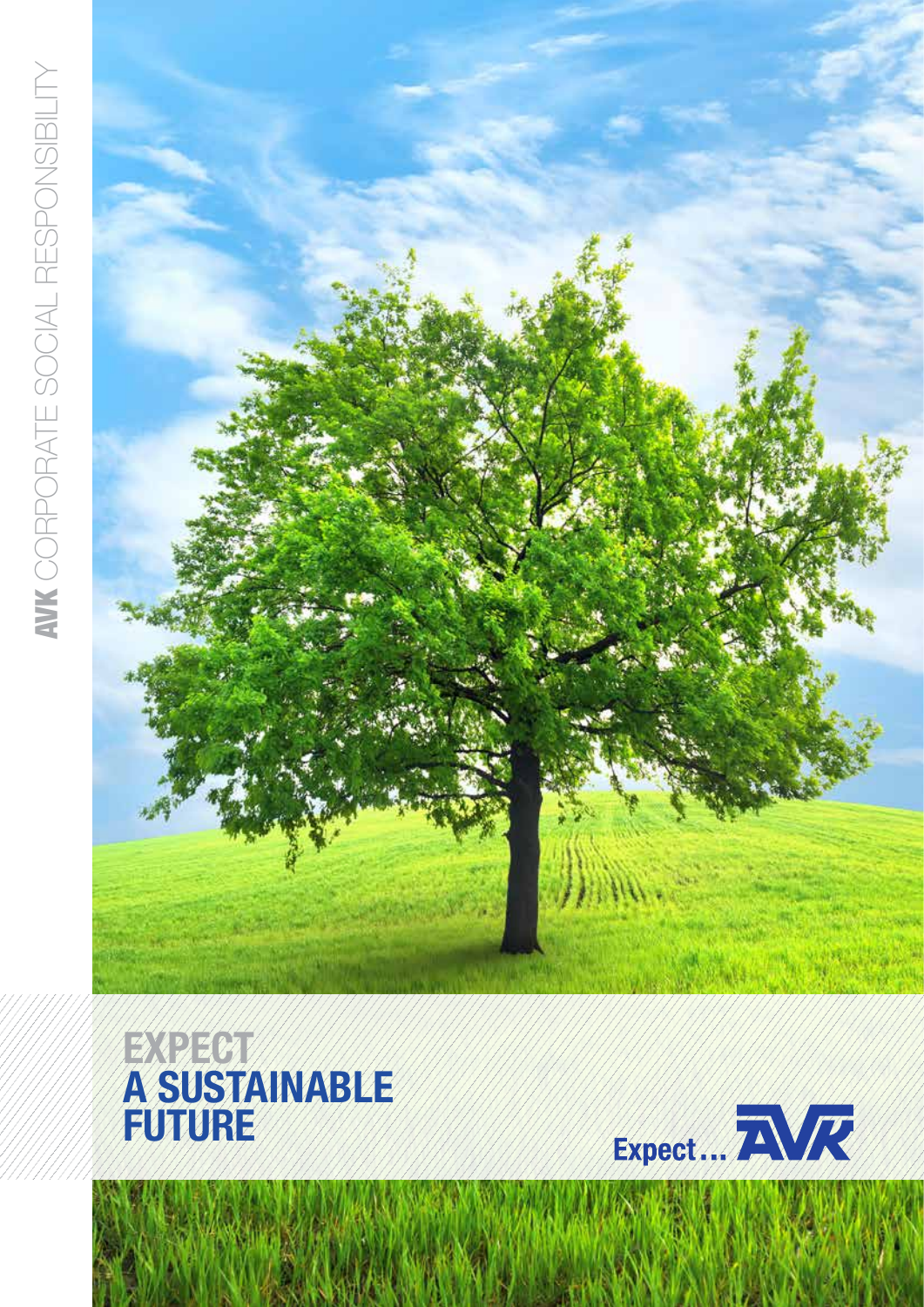# RESPECT FOR THE ENVIRONMENT

#### Our mission

Our mission is to give our customers the best and safest products. We want to be the trusted partner of our customers, protecting their interests. We say what we do, and we do what we say. We are dedicated to our work and focus on providing the best service at the highest level, always surpassing our competitors in the market.

#### We are one AVK

The Expect… AVK commitment is true for all employees and partners. The best solutions are the result of good ideas and contributions from everybody. Diversity makes our company stronger, contributing to the best result for our customers. We expect our employees to have thorough knowledge of our company, also beyond their core area of responsibility. Ongoing communication is the key to our success.

#### We are innovators

Thanks to continuous innovation, we can give our customers the best of AVK. We are proud of our history and development contributing to innovative products across our company and thus a strong foundation for where we are today. We operate in 3 different business segments – AVK Water, AVK Industrial and AVK Advanced Manufacturing.

AVK Water produces and sells valves and fire hydrants, primarily to four segments: water supply, wastewater treatment, distribution of natural gas and fire protection. This makes our products part of vital infrastructure in society. Our products within water supply, collection of wastewater and the distribution of natural gas are environmentally friendly given their functionality, high quality and long lifespan.

AVK Industrial produces and sells a wide range of valves to industrial customers as well as SMART meters for the natural gas networks. We also supply valves for exhaust gas scrubbers in the shipping industry, thus reducing CO2 and NOx emissions significantly.

AVK Advanced Manufacturing produces components for wind turbines and plastic products made entirely from recycled plastics. We also produce rubber components for our range of valves, for the food industry and for other purposes, our key focus areas being functionality and a long lifetime .

### We contribute actively to the UN SDGs

Our solutions contribute to the UN sustainable development goals by ensuring clean water and sanitation, by reducing water waste, electricity consumption and CO2 emissions, and by turning wastewater into affordable and clean energy. Our valve design is not only optimised to ensure long durability and 100% tightness; it also offers low operating torque, allowing for the use of cost-efficient electrical actuators.

AVK has entered into partnerships with other leading Danish companies aimed at sharing knowledge within water technology and at offering joint solutions for a more sustainable world. Furthermore, to help implement the already known and well-proven technologies, we have founded and host a summer school which runs under the name "Advanced Water Cycle Management Course". With the latest

knowledge at hand and a holistic approach to the journey of water through society, we focus on obtaining the most efficient supply and treatment processes.

### Environmentally friendly production

At the AVK Advanced Castings foundry, supplying the AVK Group with castings for valves and hydrants and other metal castings, we use the innovative lost foam method, and this method allows for an improvement in performance, reducing energy consumption and the amount of particle emissions into the atmosphere. In our castings, we use recycled steel scrap as the principal component – up to 85-90% of the total melt.

Every year, AVK's production of primarily plastic pallets and surface boxes is based on about 19,000 tons of recycled plastics at our production sites AVK Plast in Denmark and AVK Plastics in The Netherlands. The recycled plastics material that we use includes plastic bottle caps that have been grinded and cutting waste from recycled airbags. When sold as new quality products, the lifetime of plastics is increased by approx. 50 years.



The AVK Group has strict requirements and standards for energy and water consumption its production companies must meet. Consequently, all companies make great efforts to reduce consumption wherever they can.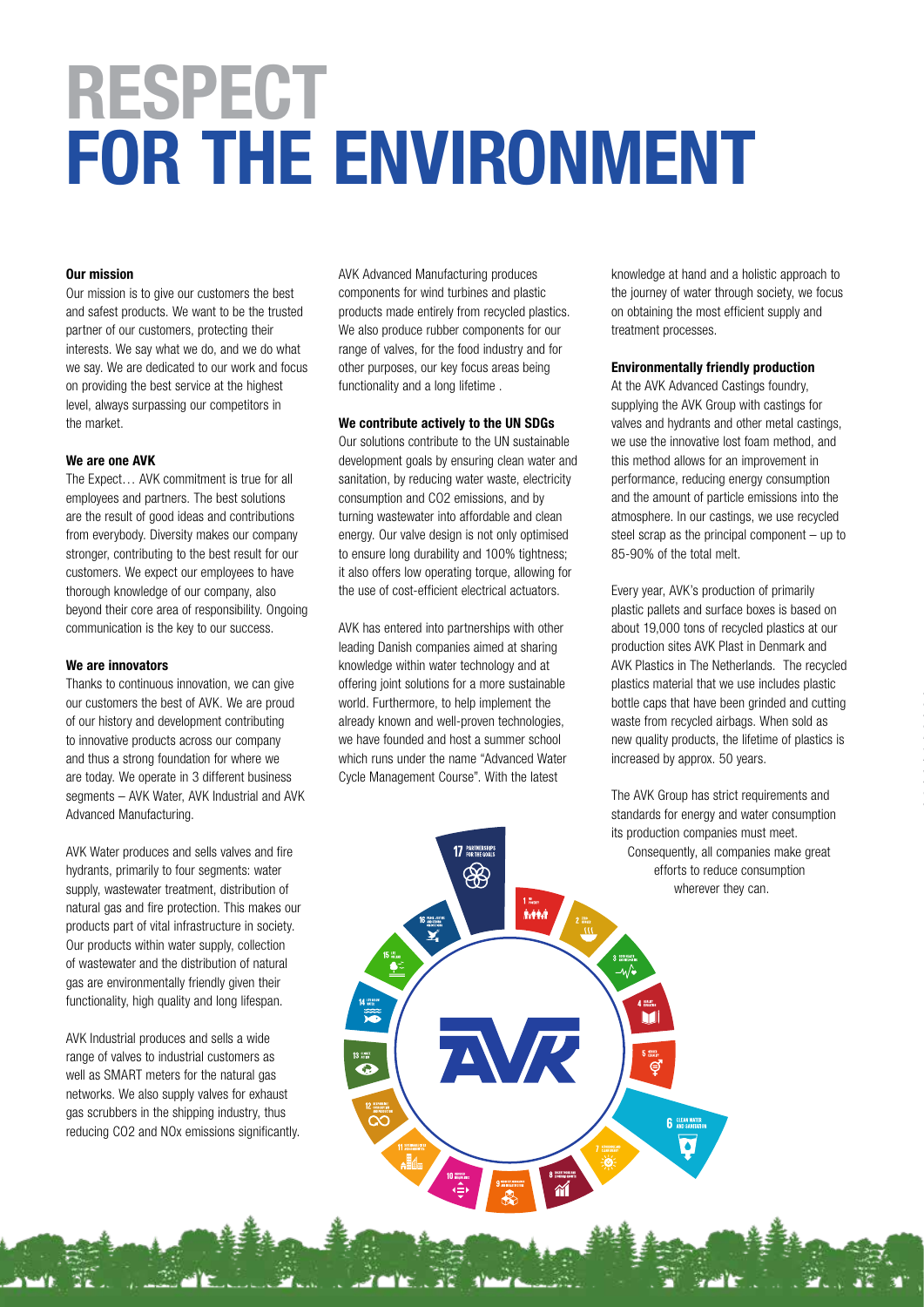#### A rewarding work environment

AVK employs more than 4,300 people worldwide. We have diverse and dedicated employees with needs and ideas that must always be respected. We provide a challenging and rewarding work environment and wherever possible, we support and encourage new experiences, personal development and growth for our employees.

#### Focus on health and safety

The health and safety of employees is very important to AVK. Whatever country or location, we focus on the health and safety of our employees. We carefully monitor the number of work-related accidents and work proactively on preventive measures. The result of this is a steady decline in the number of accidents. We also ensure maintenance, inspection and

development of working conditions, equipment and tools that are necessary to complete a given business process.

# BUSINESS MODEL



AVK is a global company operating worldwide and must as such take different circumstances and conditions in different countries into account and the consequent risks. In all countries where AVK is present, it is fundamental to act responsibly towards employees, environment and the surrounding society. The AVK Group keeps a close watch on all business units and ensures through regular visits that all AVK companies comply with the defined human rights principles and criteria.

The AVK Group has agreed to adhere to standards that our suppliers must adhere to as well in order to become a certified supplier of the Group. Sustainability is vital for us

throughout the entire supply chain. Therefore, we only cooperate with partners with high ethical standards, who are strongly committed to comply with international legislation in the field of labour.